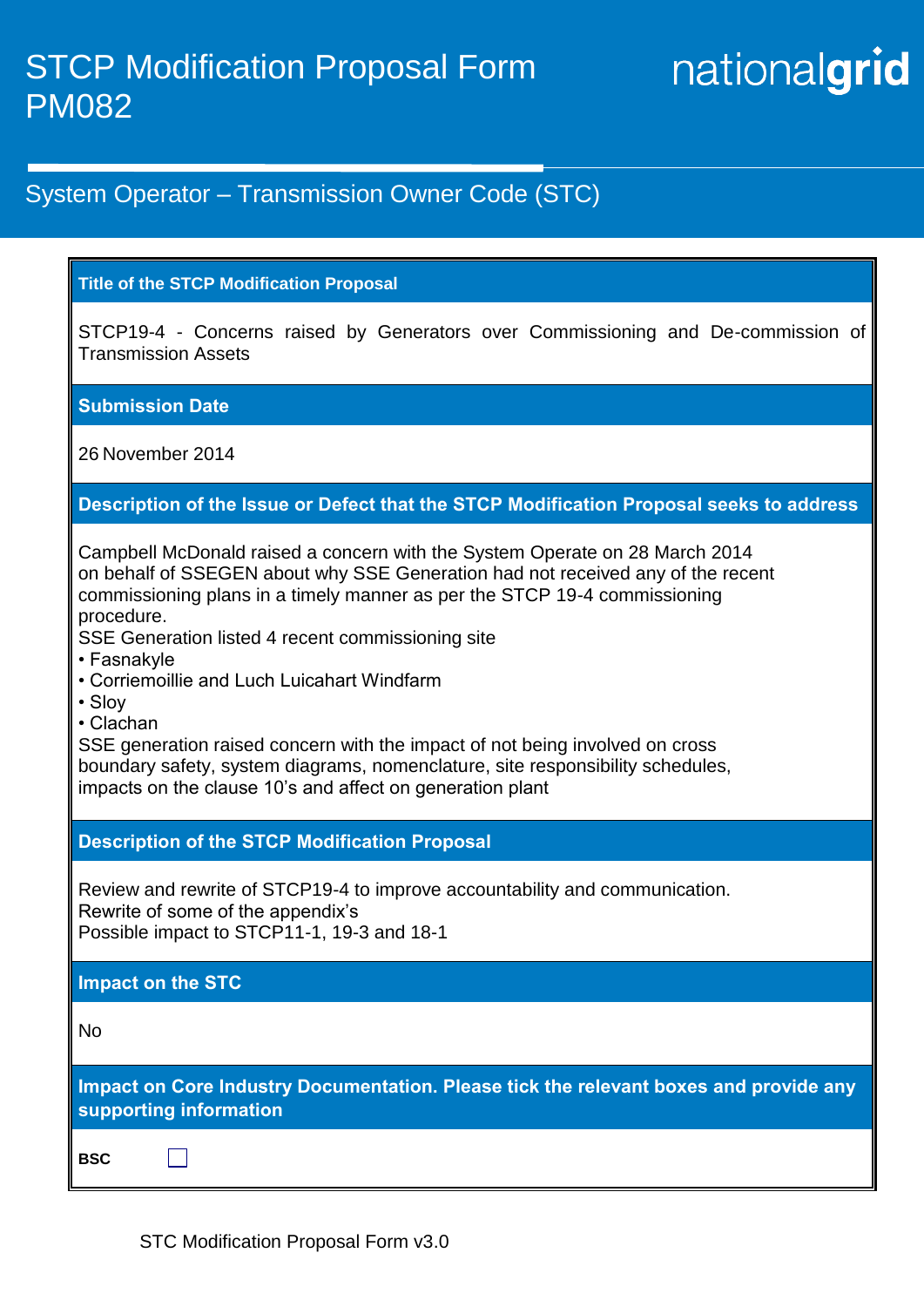| <b>Grid Code</b>                                                                                                                                                                                                                                                                      |  |  |
|---------------------------------------------------------------------------------------------------------------------------------------------------------------------------------------------------------------------------------------------------------------------------------------|--|--|
| <b>CUSC</b>                                                                                                                                                                                                                                                                           |  |  |
| <b>Other</b><br>(please specify)                                                                                                                                                                                                                                                      |  |  |
| <b>Impact on Computer Systems and Processes used by STC Parties:</b>                                                                                                                                                                                                                  |  |  |
| None                                                                                                                                                                                                                                                                                  |  |  |
| Details of any Related Modification to Other Industry Codes                                                                                                                                                                                                                           |  |  |
| No                                                                                                                                                                                                                                                                                    |  |  |
| Justification for STC Modification Proposal with Reference to Applicable STC<br><b>Objectives:</b>                                                                                                                                                                                    |  |  |
| Please tick the relevant boxes and provide justification:                                                                                                                                                                                                                             |  |  |
| (a) efficient discharge of the obligations imposed upon transmission licensees by<br>transmission licences and the Act                                                                                                                                                                |  |  |
| (b) development, maintenance and operation of an efficient, economical and coordinated<br>system of electricity transmission                                                                                                                                                          |  |  |
| (c) facilitating effective competition in the generation and supply of electricity, and (so far as<br>consistent therewith) facilitating such competition in the distribution of electricity                                                                                          |  |  |
| $\boxtimes$ (d) protection of the security and quality of supply and safe operation of the national<br>electricity transmission system insofar as it relates to interactions between transmission<br>licensees                                                                        |  |  |
| $\boxtimes$ (e) promotion of good industry practice and efficiency in the implementation and administration<br>of the arrangements described in the STC. The improved communication and accountability.                                                                               |  |  |
| $\boxtimes$ (f) facilitation of access to the national electricity transmission system for generation not yet<br>connected to the national electricity transmission system or distribution system; such as the new<br>transmission assets to connect or enable generation connection. |  |  |
| $\left[ \right]$ (g) compliance with the Electricity Regulation and any relevant legally binding decision of the<br>European Commission and/or the Agency.                                                                                                                            |  |  |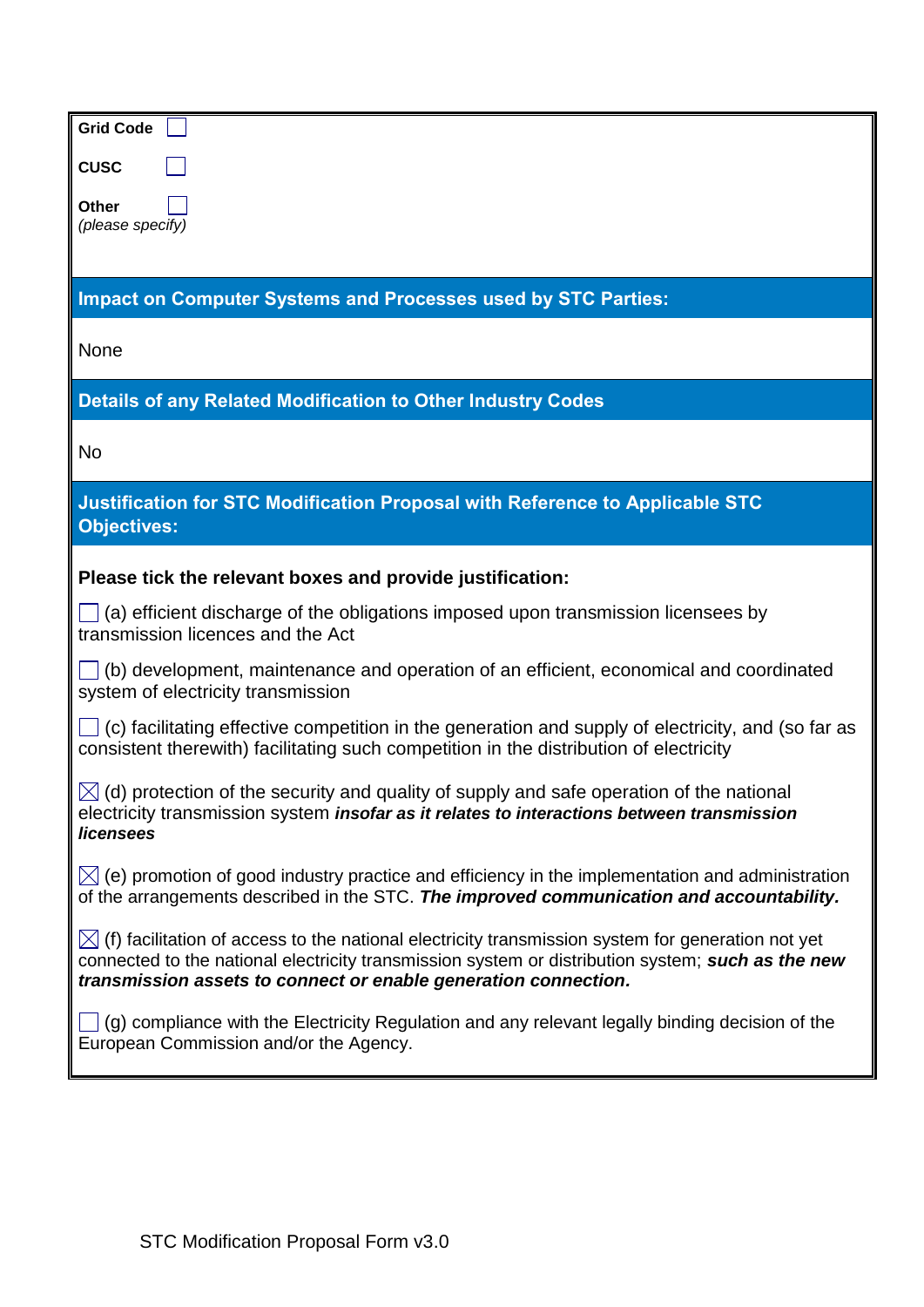#### **Additional details**

| <b>Details of Proposer:</b><br>(Organisation Name)                                                                                                                                                   | Mark O'Connor                                                                              |
|------------------------------------------------------------------------------------------------------------------------------------------------------------------------------------------------------|--------------------------------------------------------------------------------------------|
| <b>Capacity in which the STCP</b><br><b>Modification Proposal is being</b><br>proposed:<br>(i.e. STC Party or other Party as<br>designated by the Authority pursuant to<br>STC Section B7.2.2.1 (b)) | <b>STC Panel representative</b>                                                            |
| <b>Details of Proposer's Representative:</b><br>Name:<br>Organisation:<br>Telephone Number:<br>Email Address:                                                                                        | Mark O'Connor<br><b>National Grid</b><br>$01189 - 363483$<br>Mark.oconnor@nationalgrid.com |
| Details of Representative's Alternate:<br>Name:<br>Organisation:<br>Telephone Number:<br>Email Address:<br>Attachments (Yes/No): Yes - Terms of Reference                                            | Nicola Bruce<br><b>National Grid</b><br>$01189 - 363179$<br>nicola.bruce@nationalgrid.com  |

#### **Contact Us**

If you have any questions or need any advice on how to fill in this form please contact the Modification Panel Secretary:

E-mail STCTeam@nationalgrid.com

Phone: 01926 653509

For examples of recent STC Modifications Proposals that have been raised please visit the National Grid Website at **[http://www.nationalgrid.com/uk/Electricity/Codes/systemcode/amendments/currentame](http://www.nationalgrid.com/uk/Electricity/Codes/systemcode/amendments/currentamendmentproposals/) [ndmentproposals/](http://www.nationalgrid.com/uk/Electricity/Codes/systemcode/amendments/currentamendmentproposals/)**

**Submitting the Proposal**

Once you have completed this form, please return to the Panel Secretary, either by email to [Lucy.Hudson@nationalgrid.com](mailto:Lucy.Hudson@nationalgrid.com) and copied to STCTeam@nationalgrid.com, or by post to: